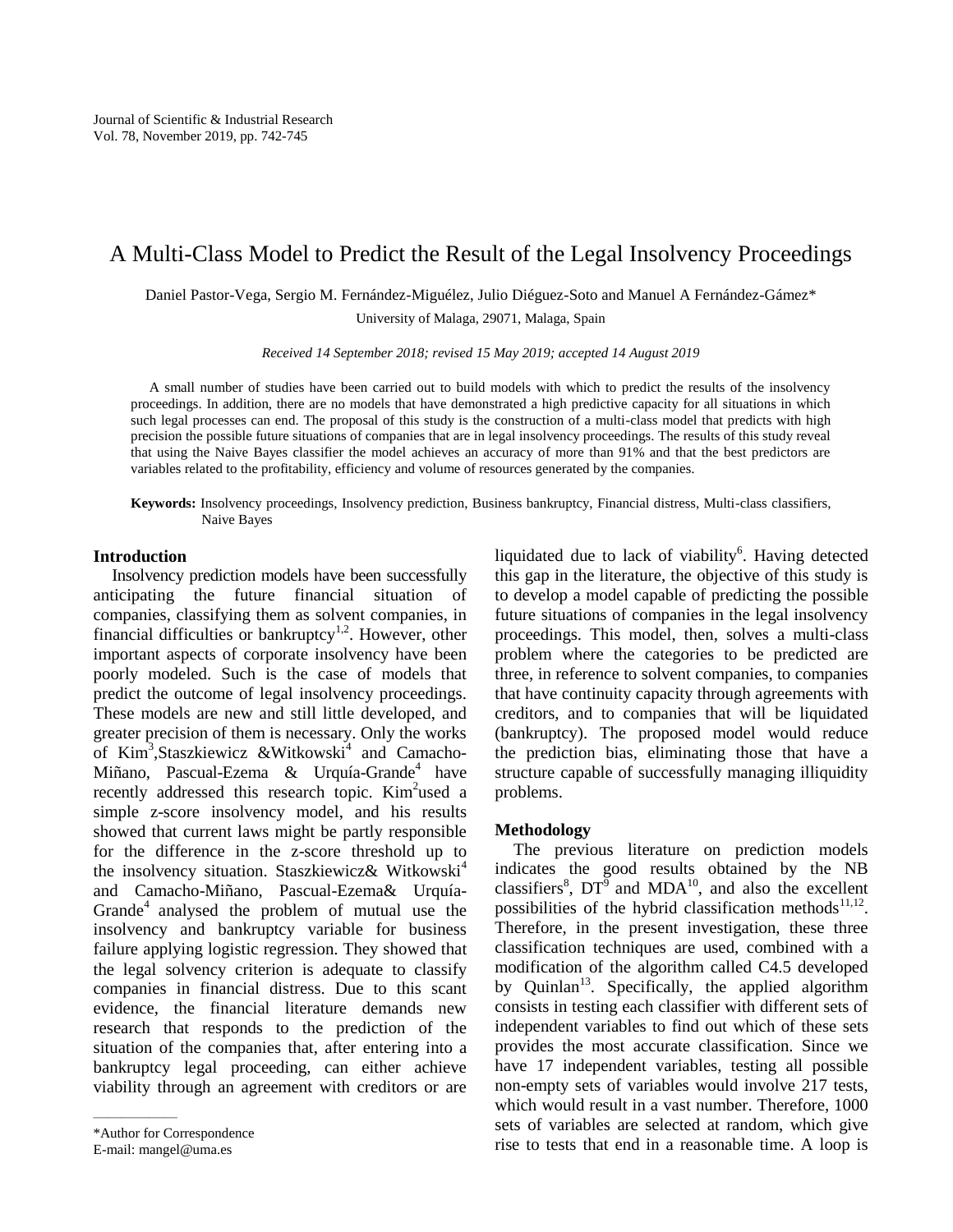then executed, which in each iteration examines one of those 1000 sets of variables, and uses it to classify the data set. To do this, ten repetitions are made for each set of variables, in such a way that in each repetition the set of available samples is randomly divided by 80% for training samples, 10% for validation samples and 10% for samples of testing. Once the examination of the 1000 sets of variables has been done, it is necessary to choose the set that offers the best performance. To do this, we take the set of variables that yield the maximum of classification hits on the validation set (averaged over the ten repetitions that have been made for each set). On the other hand, the average number of hits on the test set is reported (again averaged over the ten repetitions that have been made for each set). In the second phase, the aforementioned computational algorithm starts from the set of independent variables that has given better results in the previous phase. With these variables, 100 repetitions are made, taking at random, for each repetition, 80% of the data to train and 20% for the test. Once the 100 repetitions are made, the final classification percentages are obtained using the average of the correct answers on the test data set (averaged over 100 repetitions).

#### **Variables and sample**

In the present study, a total of 17 independent variables have been considered. Specifically, 12 of these are variables of a financial nature and have been

selected from those used in 20 or more previous insolvency prediction studies<sup>14,15,16</sup>. In addition, other five explanatory variables have been incorporated. One of them is a binary type to gather the legal form of the company, a second one for the activity sector, and another two to inform about the type of corporate governance structure and the number of participants in eachgovernance structure. Finally, another variable to control the size of firms by the size of their assets. In addition to the explanatory variables, a multi-class variable has been used, which will be the dependent variable, to identify the firms in the sample in three categories (1, solvent companies; 2, firms that get an agreement after a legal insolvency process;and 3, companies that are liquidated after the legal insolvency process). Table 1 shows the definition of the independent variables included in the model.

The information corresponding to the selected variables has been obtained from a sample of Spanish companies that have provided data corresponding to one year (M1), two years (M2), and three years before the beginning of the legal insolvency process (M3). For this, it has been necessary to use different sources of information. The identification of the firms in the sample has been made thanks to the collaboration of a Spanish Commercial Court, which has facilitated a random selection of firms which have been solvent, in agreement, or liquidation after their corresponding insolvency proceedings. This information corresponds to the period between 2006 and 2016. The financial

| Table 1 — Independent variables definition |                                                                                                                                                                                                                                         |  |  |  |  |
|--------------------------------------------|-----------------------------------------------------------------------------------------------------------------------------------------------------------------------------------------------------------------------------------------|--|--|--|--|
| Code                                       | Description                                                                                                                                                                                                                             |  |  |  |  |
| V1                                         | Profit for the period/Total Assets                                                                                                                                                                                                      |  |  |  |  |
| V <sub>2</sub>                             | Currentassets/Currentliabilities                                                                                                                                                                                                        |  |  |  |  |
| V3                                         | (Current assets – Currentliabilities) / Total assets                                                                                                                                                                                    |  |  |  |  |
| V4                                         | (Profit for the period $+$ Finance expenses $+$ Income tax expense) / Total assets                                                                                                                                                      |  |  |  |  |
| V5                                         | Sales / Total assets                                                                                                                                                                                                                    |  |  |  |  |
| V6                                         | (Cash and cash equivalents + Trade and other receivables) / Current liabilities                                                                                                                                                         |  |  |  |  |
| V7                                         | Non current assets / Total assets                                                                                                                                                                                                       |  |  |  |  |
| V8                                         | Currentassets / Total Assets                                                                                                                                                                                                            |  |  |  |  |
| V9                                         | Profit for the period / Equity                                                                                                                                                                                                          |  |  |  |  |
| V10                                        | Total liabilities / Total Assets                                                                                                                                                                                                        |  |  |  |  |
| V11                                        | Cash and cash equivalents / Total Assets                                                                                                                                                                                                |  |  |  |  |
| V <sub>12</sub>                            | (Profit for the period + Amortisation – Trade and other receivables of the current year – Inventories of the current<br>year + Trade and other receivables of the previous year + Inventories of the previous year) / Total Liabilities |  |  |  |  |
| V13                                        | Ln total assets                                                                                                                                                                                                                         |  |  |  |  |
| V <sub>14</sub>                            | Legal form                                                                                                                                                                                                                              |  |  |  |  |
| V15                                        | <b>NACE Code</b>                                                                                                                                                                                                                        |  |  |  |  |
| V16                                        | Corporate governance structure (0, Sole administrator; 1, Joint administrator/ The board of directors)                                                                                                                                  |  |  |  |  |
| V17                                        | Number of members of the corporate governance structure                                                                                                                                                                                 |  |  |  |  |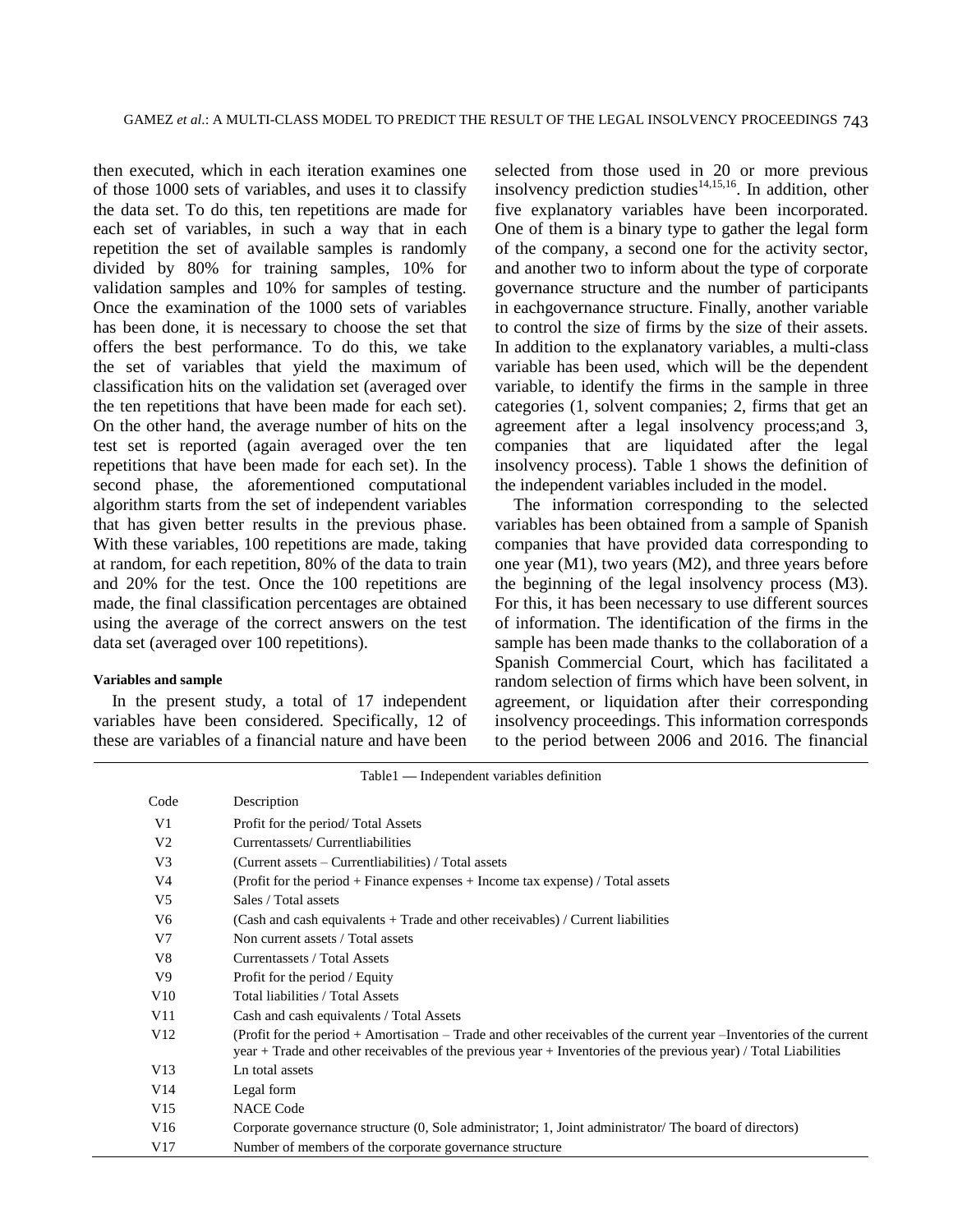| Table $2$ — Classification results (%). |            |                |            |         |            |         |  |  |
|-----------------------------------------|------------|----------------|------------|---------|------------|---------|--|--|
|                                         | NB         |                | <b>MDA</b> |         | DT         |         |  |  |
|                                         | Validation | <b>Testing</b> | Validation | Testing | Validation | Testing |  |  |
| M1                                      | 93,02      | 91,93          | 90,61      | 80,32   | 84,47      | 74,61   |  |  |
| M2                                      | 88,01      | 86,76          | 80,27      | 62,83   | 79,83      | 72,73   |  |  |
| M3                                      | 83,35      | 80,51          | 85,10      | 78,11   | 77,72      | 71,03   |  |  |

NB: Naive Bayes; MDA: Multi-Discriminant Analysis; DT: Decision Tree; M1: information of 1 year before the beginning of the legal insolvency process; M2: information 2 years before the beginning of the legal insolvency process; M3: information of 3 years before the beginning of the legal insolvency process

and corporate information of all the companies selected with the above criteria has been provided by the database of the Iberian Balance Sheet Analysis System of Bureau Van Dijk, which includes more than 850,000 Spanish companies.

### **Results and Discussion**

A comparison of the results obtained with the multi-class classifiers used confirms that the best prediction results are obtained with NB since it has reached the maximum percentage of success in testing (91.93% for M1, 86.76% for M2, and 80.51% for M3). Secondly, MDA has also obtained excellent results (higher than 80% for M1). Last, in terms of classification power, DT has shown lower values than the other two classifiers (table 2).

On the other hand, the most significant variables selected by the highest-fit classifier (NB) appear in Table 3. The variables that have always been significant for M1, M2 and M3, are V4, V5, V9, V12 and V13. These variables refer to the profitability, efficiency and resources generated by the companies in the sample. In addition, there are other variables, that although they are not taken into consideration simultaneously for M1, M2 and M3, they are included in two of them. These variables are V7, V8 and V11 (which measure liquidity and indebtedness), and the qualitative variables V16 and V17 (which provide information on the corporate governance of companies).

Our model is based on the current terminology of the Spanish Bankruptcy Law that includes the agreement and the liquidation. The previous models have used firms in procedures for suspension of payments and bankruptcy, but have been overcome by the legislative changes produced in recent times in international bankruptcy legislation. For example, Alfaro, Gámez& García<sup>17</sup> developed a multiclass model that included solvent companies, insolvent companies and dissolved and acquired companies. In our opinion, this classification is surpassed by the

| Table $3$ — Significant variables. |                                                                                                                                           |  |  |  |  |  |
|------------------------------------|-------------------------------------------------------------------------------------------------------------------------------------------|--|--|--|--|--|
|                                    | Variables                                                                                                                                 |  |  |  |  |  |
| M1                                 | V4, V5, V7, V8, V9, V11, V12, V13, V16, V17                                                                                               |  |  |  |  |  |
| M <sub>2</sub>                     | V4, V5, V7, V8, V9, V12, V13, V16, V17                                                                                                    |  |  |  |  |  |
| M3                                 | V <sub>4</sub> , V <sub>5</sub> , V <sub>6</sub> , V <sub>9</sub> , V <sub>11</sub> , V <sub>12</sub> , V <sub>13</sub> , V <sub>15</sub> |  |  |  |  |  |

M1: information of 1 year before the beginning of the insolvency legal process; M2: information 2 years before the beginning of the legal insolvency process; M3: information of 3 years before the beginning of the legal insolvency process

model proposed in this work, since both solvent companies, as well as insolvent companies that obtain an agreement or go to liquidation, can be subject to restructuring, global sale and sale of productive units within of the process itself, even with operating advantages over solvent companies. In addition, the judicial resolution that resolves the liquidation of a bankruptcy proceeding simultaneously involves the dissolution of the business, but there are many other cases in the mercantile legislation in which the dissolution is also proposed and do not necessarily refer to situations of insolvency.

#### **Conclusions**

As a result of the results obtained, we believe that the present study contributes to business financial knowledge by developing a multi-class prediction model that discriminates with high precision between solvent and insolvent companies, distinguishing between those that obtain an agreement with their creditors or end up in liquidation. This multiclassification of the proposed model has not been offered up to now by the previous literature and can provide criteria to improve the financial situation of companies in financial distress. The above considerations make us think that the proposed model would be useful to achieve an improvement in the efficiency of the legal insolvency proceedings. The model may be useful when considering the future structures that insolvent companies must keep in the approaches of their agreements with creditors and, if this was not possible, it might be helpful to accelerate